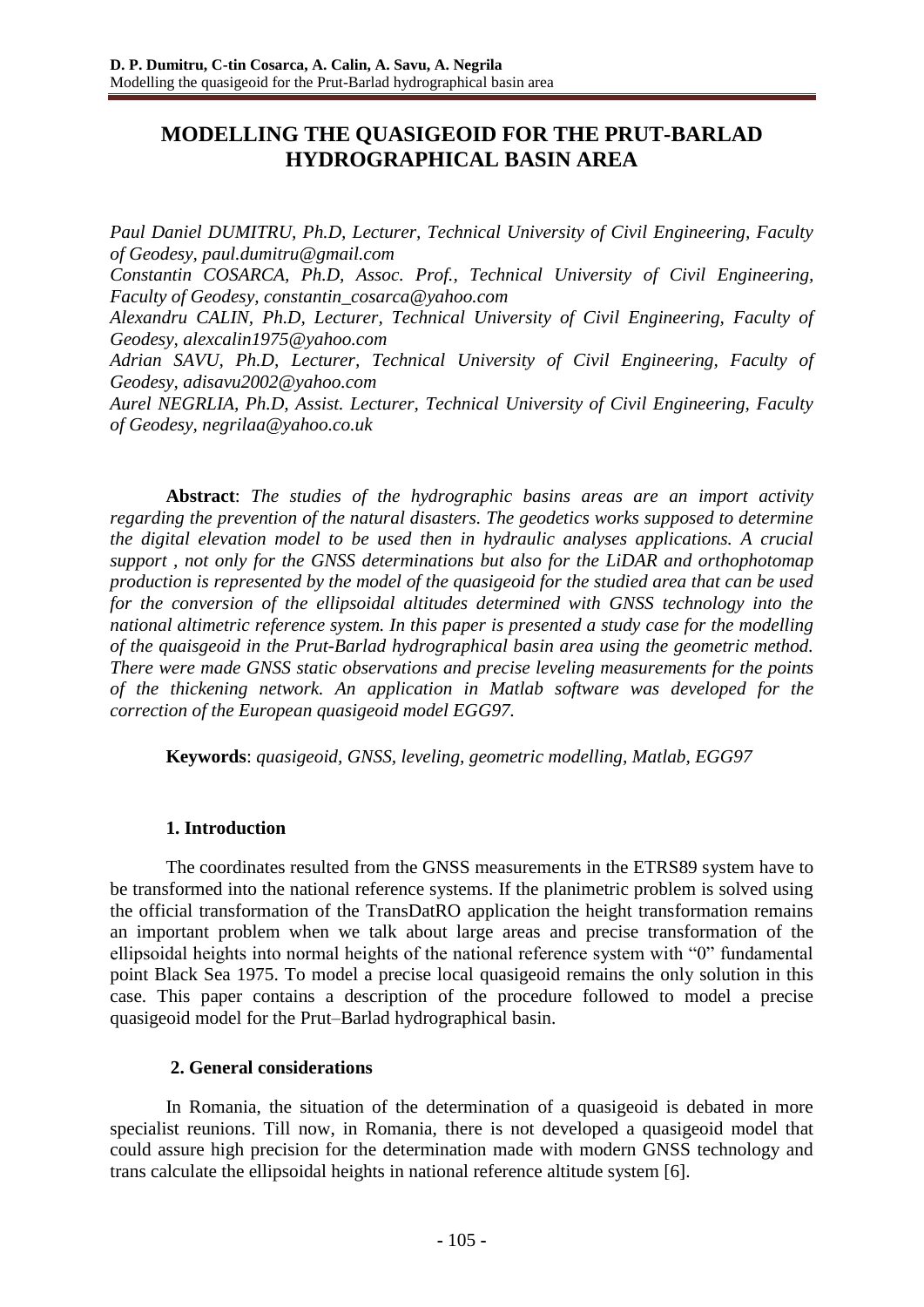In 2009 it was issued the Order no. 212/4.05. 2009, of the General director of ANCPI for adoption in Romania of the European Terrestrial Reference System 1989, which consists of ETRS89 geodetic datum based on GRS80 ellipsoid (Geodetic Reference System 1980 - Geodetic Reference System 1980) and ellipsoidal geodetic coordinate system.

A quasi geoid modeling is the determination (interpolating) of a conversion between altitudes, ellipsoidal surfaces and normal altitudes, modeling abnormalities altitude values in irregular network points as described by thickening geodetic network. Geometric methods are known by using multivariate methods (polynomials of degree higher, Delaunay triangulation, Ponder the inverse distance, nearest neighbor or natural neighbor) or by correcting an existing model by making new precision measurements [5].

The quasigeoid grid can be defined by a file containing coordinates of the knots and the values of the anomaly of the altitude interpolated in each node. The quasigeoid grid step is chosen according to accuracy and needs [6].

In order to interpolate altitude anomalies in the created quasigeoid model, there can be used several methods including the most simple and easy to implement in applications that are specifically designed bilinear interpolation bicubic spline interpolation 2D (creates smooth surfaces) [2].

# **3. Modelling the quasigeoid for the Prut-Barlad hydrographical basin aria**

As mentioned, the determination of a quasigeoid model is one of the most important activities in the field of geodesy. Once determined the quasigeoid model using the results of high precision and GNSS measurements made with modern technology can lead to accurate determination of the altitude in the national reference system.

Given that, the levelling precision determinations for any point on the Earth's surface is long lasting activities, the only option for determine normal altitudes (national reference system) from GNSS measurements is using an interpolated quasigeoid model.

After interpolation in the quasigeoid model the anomalies of the altitudes are obtained, which, as noted, may decrease the values of precision of the ellipsoidal altitudes determined by GNSS technology to achieve altitude values in national reference system. In this way, the geometrical method of geoid generation could be used.

The geometrical method for the determination of the anomaly of the altitude assumes the following mathematic relation:

$$
\zeta_i = h_i - H_i \qquad , i-considered point \qquad (1)
$$

where the difference between the ellipsoidal altitude and normal altitude represents the anomaly of the altitude.

Determination of the altitudes in ETRS89 reference system was achieved with GNSS technology, in points of Romanian Leveling Network that were stationed directly with GNSS equipment and where it was not possible (benchmark embedded in bridges, churches and other buildings) was made by geometric leveling from new point located nearby.

From processing the bridging network consisting of 76 points determined by GNSS technology (static method), the determination of geometric leveling for leveling control points which were not GNSS stationed and for which new points were materialized and which underlying the quasigeoid surface model generation, these values of altitude anomaly were determined. These will form the basis for the quasigeoid generation in the interest area.

For the determination of the surface model, there were used the quasigeoid altitudes anomaly values for the considered points. Because only a geometrical modeling is not sufficient to generate a quasigeoid surface with adequate precision, it was used and the European gravity geoid model EGG97. The European model correction EGG97 anomaly with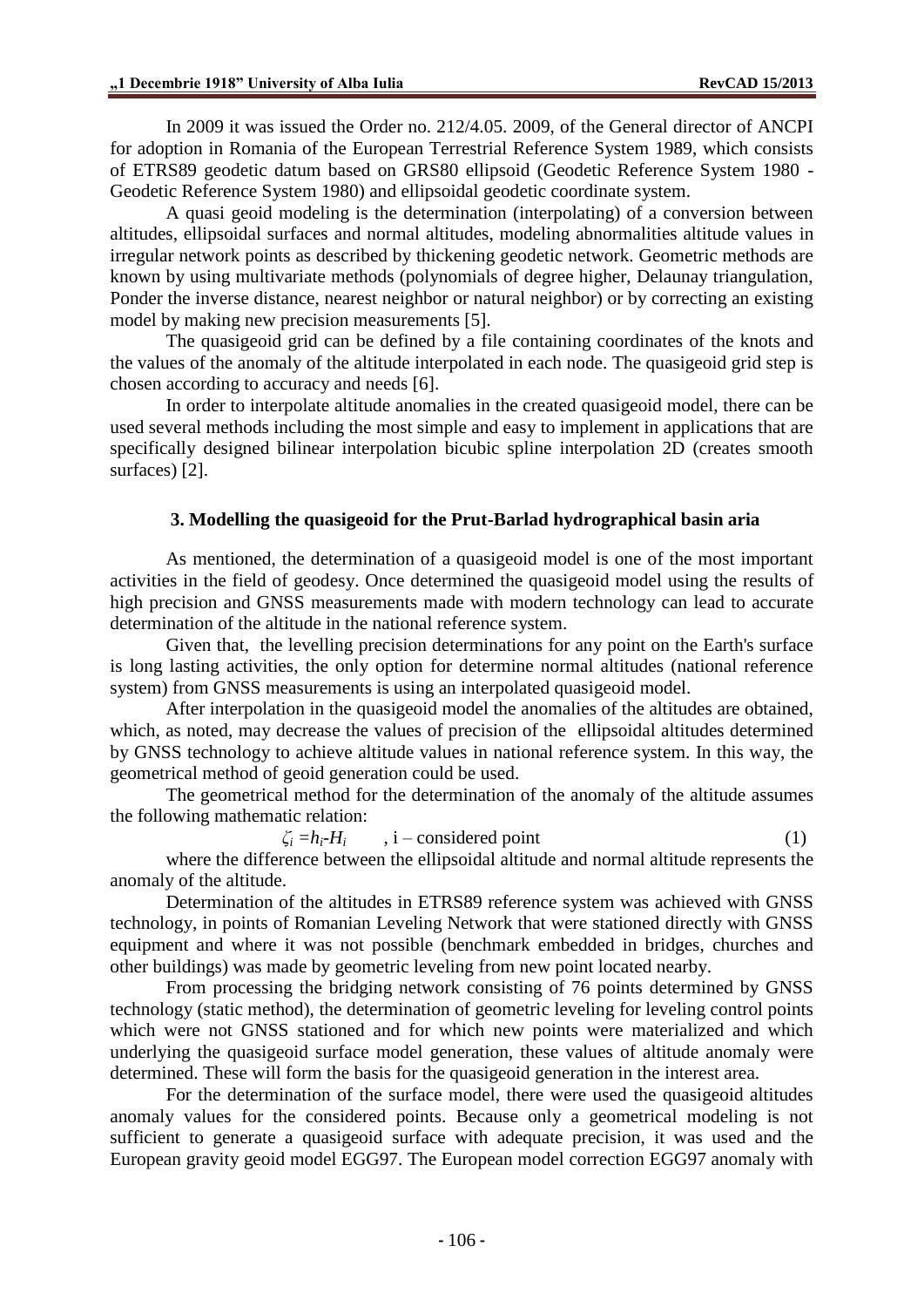values determined from GNSS measurements altitude and leveling will be generating a surface model for the quasi gravimetric work.

The designed points to be measured by GNSS technology and geometric precision leveling have the following position as shown in Fig.1:



Fig.1 Position of the points measured for quasigeoid modeling

The solution was to correct the quasigeoid EGG97 model and interpolate the surface anomaly differences between the values determined from GNSS measurements and precise leveling and interpolated values in the model EGG97 anomaly. For the inside perimeter points determined by the underlying approach to creating model generation is the bicubic spline interpolation using triangulation with finite element method. For areas outside the perimeter the nearest neighbor method was used.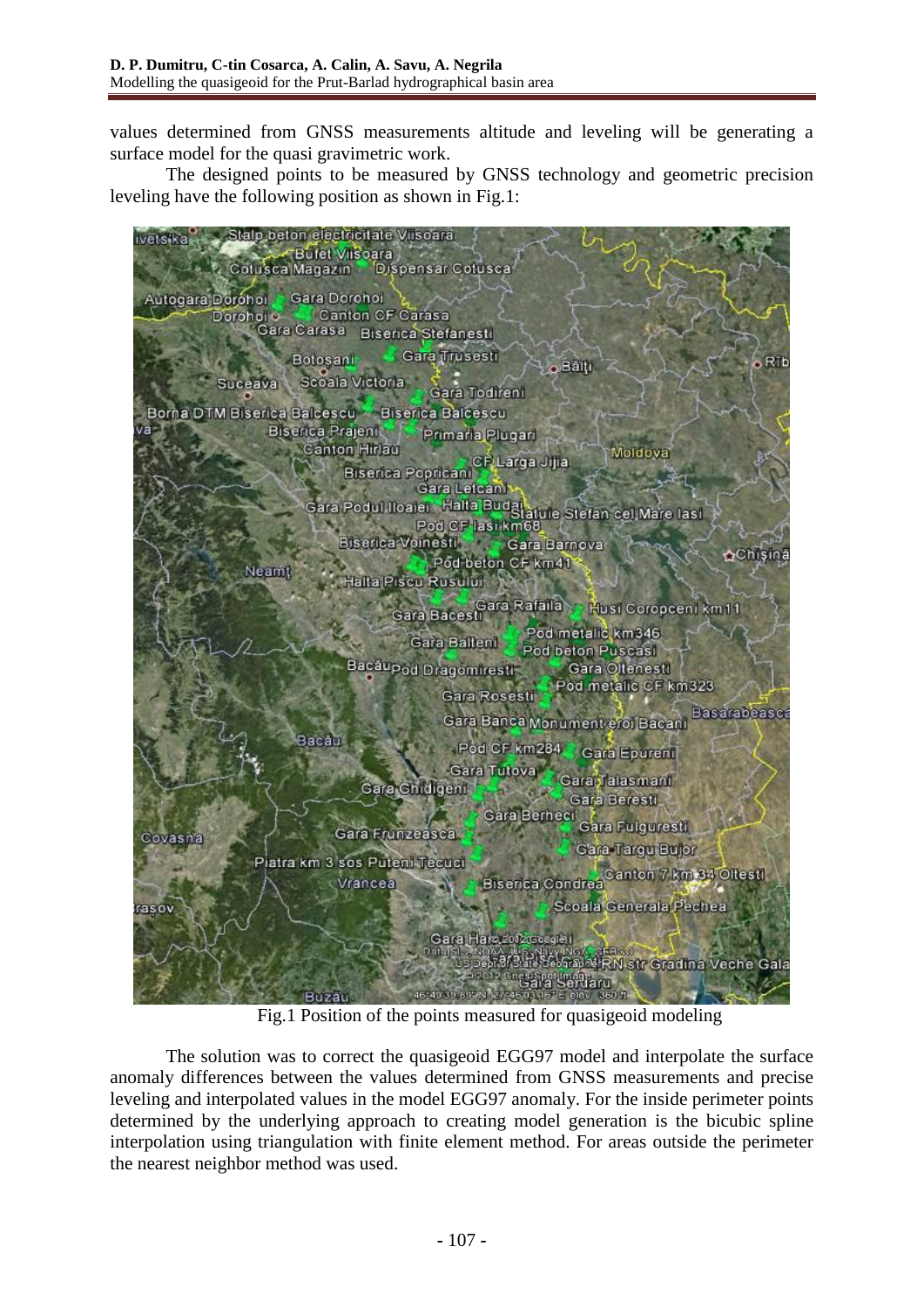| OF YOU and TO VOILING INCOMMUNICATION |             |                  |                  |               |                    |  |
|---------------------------------------|-------------|------------------|------------------|---------------|--------------------|--|
| Point                                 | Ellipsoidal | Normal           | Anomaly of the   | Anomaly       | <b>Differences</b> |  |
|                                       | altitude    | altitude         | altitude         | of the        | $\zeta$ (m)        |  |
|                                       | ETRS89      | <b>Black Sea</b> | $GNSS - precise$ | altitude      |                    |  |
|                                       | h(m)        | 1975             | levelling        | $\zeta$ EGG97 |                    |  |
|                                       |             | H(m)             | (m)              | (m)           |                    |  |
| Autogara Dorohoi                      | 187.872     | 154.335          | 33.537           | 33.968        | $-0.431$           |  |
| <b>Biserica Balcescu</b>              | 181.323     | 147.892          | 33.431           | 33.703        | $-0.272$           |  |
| Biserica Bivolari                     | 96.106      | 63.838           | 32.268           | 33.057        | $-0.789$           |  |
|                                       |             |                  |                  |               |                    |  |

Table 1. Differences between the anomaly of the altitude of EGG97 model and the GNSS and leveling measurements

To model the quasigeoid were used 54 points of the 76 evenly distributed over the entire work area with ellipsoidal altitudes determined in ETRS89 reference system and in normal national reference system with fundamental zero point Black Sea 1975, as well as altitude anomaly values interpolated in European geoid model EGG97[7][8].

The position of the points is represented in the following figure (Fig. 2):

Bufet Viisoara -Cotusca Magazin Canton CF CarasaPosta Savern Gara Dorohoi Gara Trusc<mark>ist Biserica Stefanesti</mark> Scoala Victoria Ribn Bant · Botosant, Gara Todirent Suceava<sub>r</sub> Biserica PrajeniQara Rediu rimaria Plugari **Biscrica Halconi** Moldova CF Larga Jijia **Biserica Popricani** etcanhella Budai<br>Biserica Voinesti, Statule Stefan cel Mare Iasi, laita Budai Gara Letcan laşı Magazin Pöleni ≙Chişinau Halta Piscu Rusului od beton CF km41 Neam **Gara Bacesti** Cara Rafaila d beton Puscasi<mark>, Ha</mark>lla Dobrina km2i Pod Dragomires Gara Oltenesti1 ara Vastul Bacau od metalic CF km323 Primarie Hurdug Monument erol Bacani Basarabeasca Gara Rosesti Gara Banca Bacau Gara Epurent Pod CF km284 Gard, Talasmant Gara Ghidigeni ara Beresti ara Fulguresti Gara Frunzeasca wasna Piatra km 3 sos Puteni Tecuci **Cahul** Vrancea, Galan Carton 5 km 24 Frumus ta Scoala Generala Pechea<br>Scoala Generala Pechea Hanul Conachi Gara Piscu W Str Gradina Veche Gala Gara Serdaru Buzau

Fig.2 Position of the points used in quasigeoid modeling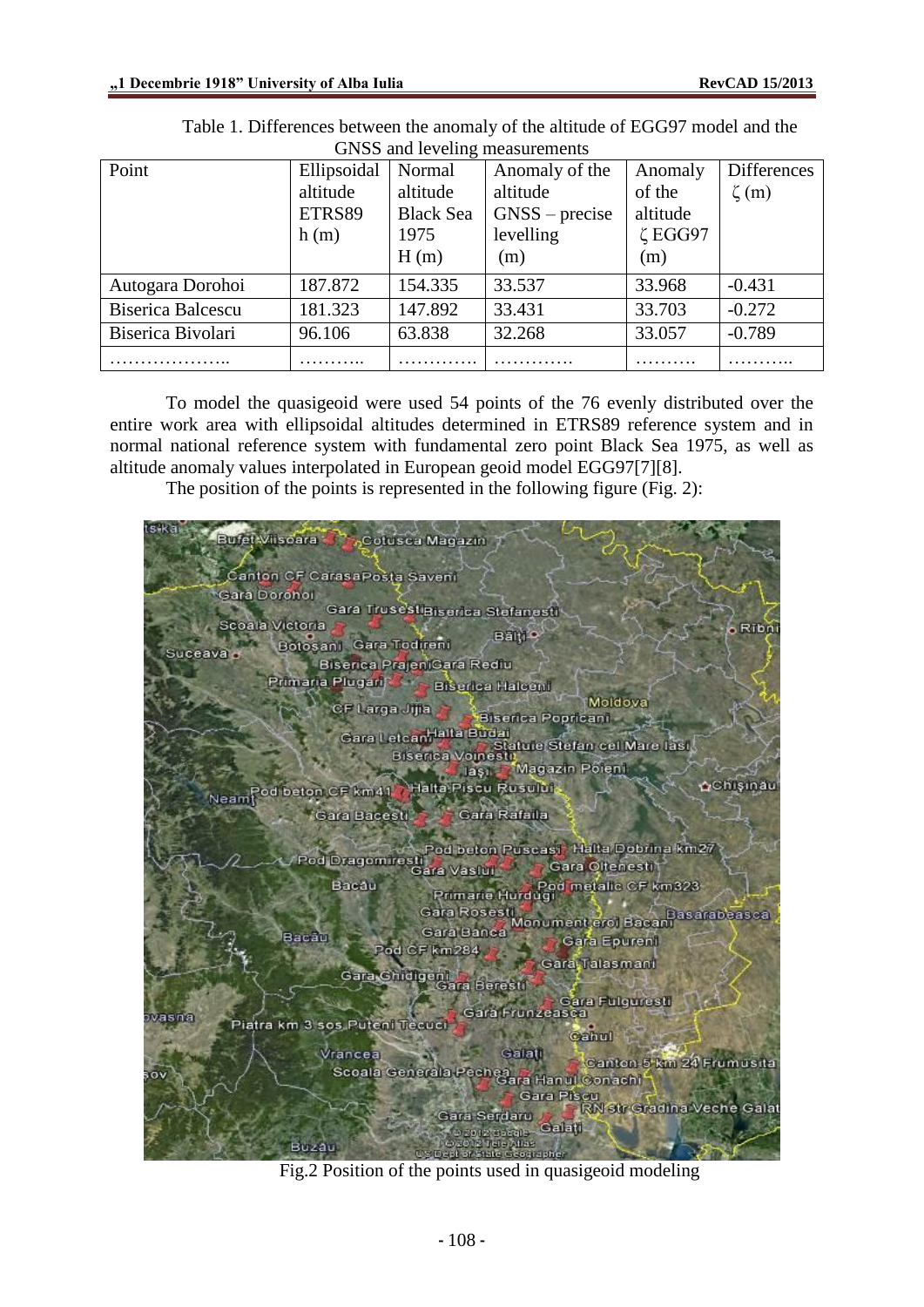A completely new approach regarding the determination of the quasigeoid model on the hydrographical aria of Prut Barlad basin is represented by the utilisation of the anomalies of the altitude obtained by interpolating the European EGG97 regional model that will be corrected with the values of the anomaly of the altitude determined by GNSS and levelling measurements. The European quasigeoid model is a gravimetric one, so through its correction with determinations of the anomaly of the altitude from GNSS and levelling measurements it will be obtain a quasigravimetric conversion surface.

The solution it was computed for a grid spacing of the quasigeoid model (dN=dE=1080m, planimetric coordinates), following multiple steps.

The determination of the anomaly of the altitudes corrections in points of the scattered data set is realised with the relation:

$$
v_{i\zeta} = \zeta_{iETRS89\text{-}Niv} - \zeta_{iEGG97} \tag{2}
$$

where:  $v_{\zeta}$  – the vector of the differences for the anomaly of the altitude

 $\zeta_{ETRSS9-Niv}$  - the vector of the anomaly of the altitude from GNSS and levelling measurements

 $\zeta_{EGG97}$  – the vector of the anomaly of the altitude from the interpolation into the European EGG97 model

Then was realised the correction of the European GG97 model with the grid containing the  $v_\zeta$  correction values to obtain the quasigeoid grid on the aria of interest (hydrographical basin of Prut Barlad rives), ζ<sub>NOD.</sub>



The surface obtained after the interpolation of the correction of the anomaly of the altitude differences is presented in the following figure (Fig.3):



Fig. 3 Correction surface resulted after interpolation (3D view)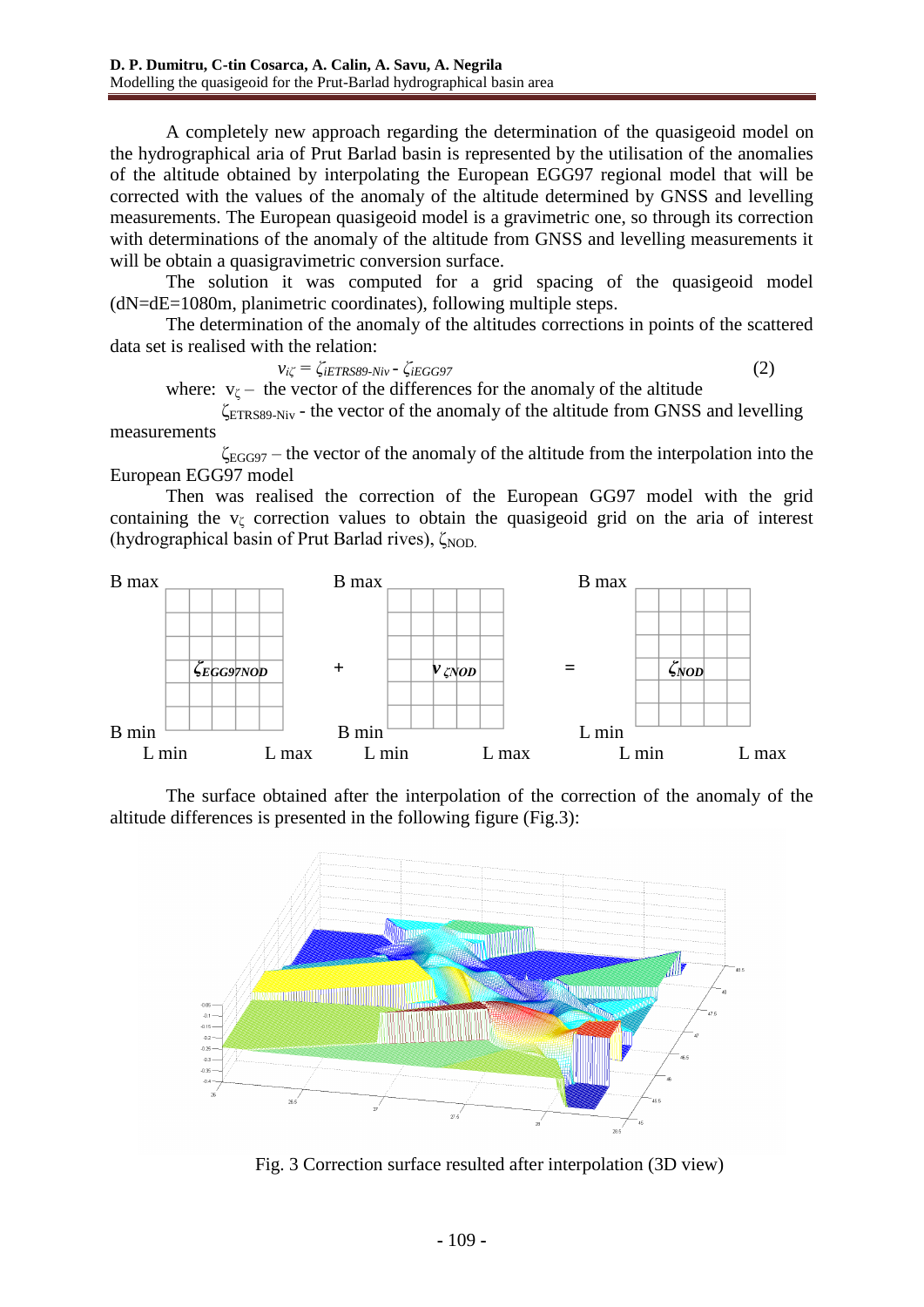After modeling the quasigeoid surface the interpolated surface result as a rectangular grid with nodes containing its altitude anomaly values.

To determine the altitude anomalies in quasi geoid model is determined using bilinear interpolation on regular grid.

Some features of the following grid (grid generation format is consistent with the national scheme have reference standards and regulations in force and is compatible with the application you wish TransDatRO its use interpolation method implemented in the application):

Minimum latitude: 45.00 (d.ddd)

Maximum latitude: 48.30 (d.ddd)

Minimum longitude: 26.00 (d.ddd)

Maximum longitude: 28.30 (d.ddd)

Step on latitude: 0.010 (d.ddd) – aprox.1080m

Step on longitude: 0.015 (d.ddd) – aprox. 1080m

The sense in grid: colum1: min Lat  $\rightarrow$  max Lat, min Long; colum2 min Lat  $\rightarrow$  max Lat, min Long +dLong ; colum3 ......

No. of grid nodes: 50974 (331 lines \* 154 columns) Example of the grid:

| Nr. Nod | Latitude | Longitude | Anomaly of the altitude |
|---------|----------|-----------|-------------------------|
|         | 45.000   | 26.000    | 33.285                  |
|         | 45.010   | 26.000    | 33.298                  |
|         | 45.020   | 26.000    | 33.312                  |
|         |          |           |                         |

Table 2. Example of the quasigeoid grid

Representation of quasigeoid model determined for the aria of interest is shown in the following figure:



Fig.4 3D representation of the quasigeoid model in Prut-Barlad basin aria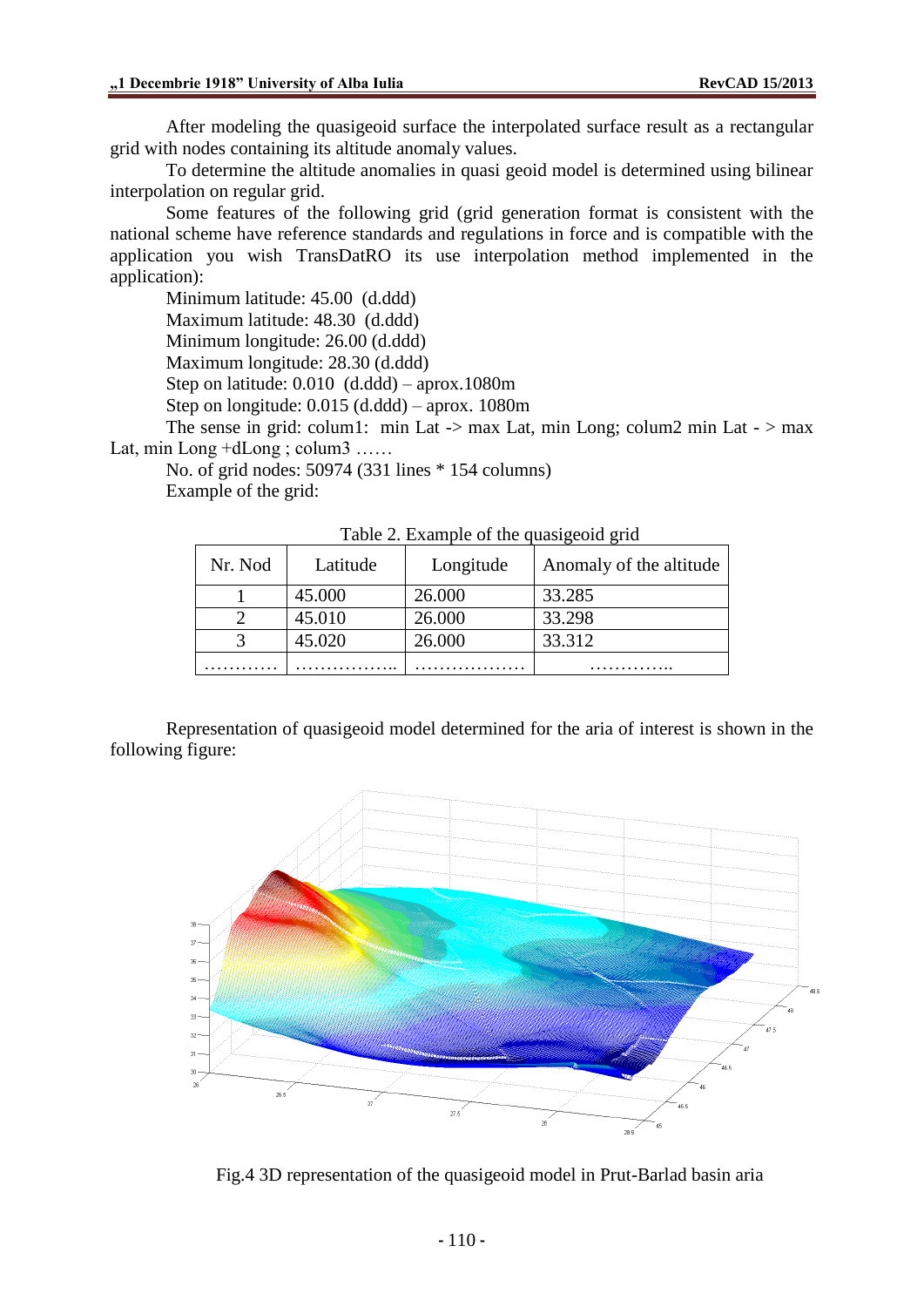Checking the model was based on points whose coordinates in the system of reference ETRS89 (new determinations GNSS) and the national reference system normally Black Sea 1975, ed.1990 (new geometric leveling measurements) are known and not used in the creation of the model mentioned above (11 points). After checking the model were obtained the following results:

| Point              | raone s. Cheening the quasigeone moder<br>Ellipsoidal | Normal   | Normal     | Differences |
|--------------------|-------------------------------------------------------|----------|------------|-------------|
|                    | altitude                                              | altitude | altitude   |             |
|                    |                                                       |          | quasigeoid |             |
|                    |                                                       |          | model      |             |
| Autogara Dorohoi   | 187.872                                               | 154.335  | 154.266    | 0.069       |
| Canton 7 km 34     | 39.138                                                | 8.168    | 8.135      | 0.033       |
| Oltesti            |                                                       |          |            |             |
| Gara Balteni       | 133.089                                               | 100.647  | 100.702    | $-0.055$    |
| Gara Barnova       | 284.013                                               | 251.486  | 251.466    | 0.020       |
| Gara Berheci       | 78.487                                                | 47.412   | 47.417     | $-0.005$    |
| Gara Ciurea        | 97.086                                                | 64.663   | 64.626     | 0.037       |
| Gara Targu Bujor   | 68.883                                                | 37.862   | 37.844     | 0.018       |
| Gara Tutova        | 87.788                                                | 56.661   | 56.595     | 0.066       |
| Pod CF Iasi km68   | 77.264                                                | 44.837   | 44.801     | 0.036       |
| Pod metalic        | 133.316                                               | 100.916  | 100.974    | $-0.058$    |
| km346              |                                                       |          |            |             |
| Pod Piatra Iasi    | 77.098                                                | 44.694   | 44.688     | 0.006       |
| Scoala Generala    | 92.012                                                | 60.819   | 60.716     | 0.103       |
| Badeana            |                                                       |          |            |             |
| Scoala Generala    | 97.325                                                | 64.883   | 64.818     | 0.065       |
| Carniceni          |                                                       |          |            |             |
| Stalp beton        | 217.883                                               | 184.290  | 184.292    | $-0.002$    |
| electricitate      |                                                       |          |            |             |
| Viisoara           |                                                       |          |            |             |
| Zid canal apa Paun | 352.684                                               | 320.226  | 320.233    | $-0.007$    |

| Table 3. Checking the quasigeoid model |  |  |
|----------------------------------------|--|--|
|                                        |  |  |

After checking, the average difference is approximately  $+/-0.030$  m with a mean square error of  $+/-2$ mm.

## **4. Conclusions**

As mentioned, the determination of the quasigeoid model is one of the most important activities in geodesy. Once determined a quasigeoid model using the results of high precision GNSS measurements made with modern technology can lead to accurate determination of altitudes in the national altimetric reference system.

Since the measurements of precise leveling for any point on Earth's surface is long term activities, the only option for normal altitudes determinations (national reference system) with GNSS measurements is to use an interpolation into a quasigeoid model.

All GNSS measurements performed for the determination of the coordinates of the network points (the thickening network) will be made using the altitudes in the national system. Also, any leveling of detail through modern technology using GNSS DGNSS / RTK using differential corrections in real time or post processing, from a fixed base that transmits